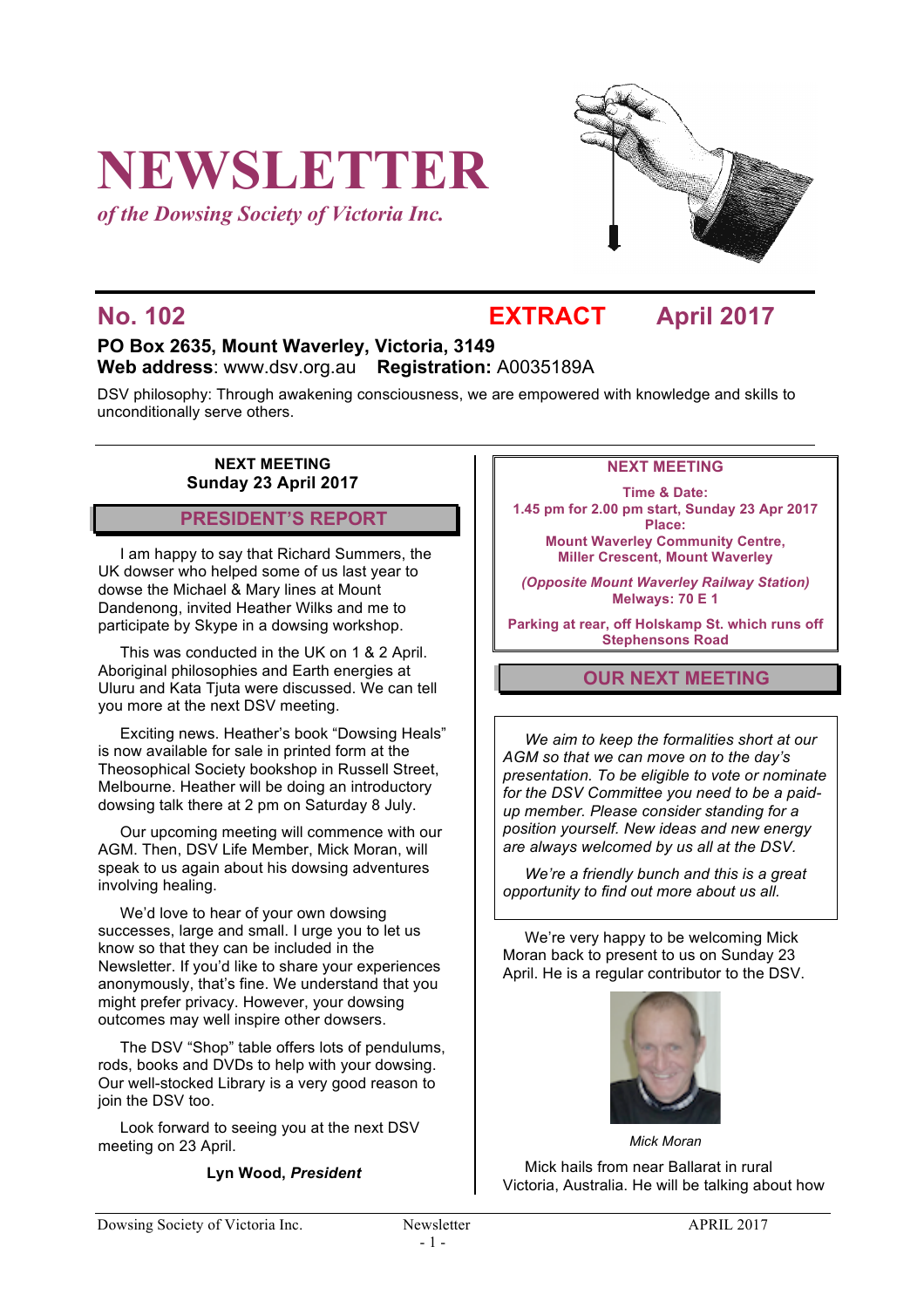basic dowsing can lead to the world of healing. He'll explain how to use a dowsing chart to get readings on energy levels of people and places.

Mick will show us how he connects to people to correct any problems with their energy levels.

He'll be talking about universal consciousness which allows for such connections. This is where Mick believes the healing power comes from.



#### • Dowsing Consultations • Hypnosis • FEFT Tapping

**Stress & Pain Relief** 

#### **Oh! Naturale Products**

Contact: Heather Wilks Email: heather@ohnaturale.com Tel: (03) 9572 2970/0414 836 654

#### **OUR LAST MEETING**

Dr. Richard Presser presented at our February meeting. Richard has a PhD in Materials Handling.





*Richard Presser Mehran Keshe*

He showed a couple of videos featuring scientific details from the Keshe Foundation. Mehran Keshe is an Iranian nuclear engineer who was educated in Europe and Britain. He has created some revolutionary and transformative Keshe Plasma products, including:

1. The Healing (Pain) Pen is used for clearing pain from different parts of the body.

2. The Pain Pad emits plasma fields to penetrate up to 3 cm below the skin, helping to bring the body back into balance.

*For details about the Keshe Plasma Products from Dr. Richard Presser under the Magravs' name:*

*http://www.magravsplasmaproducts.com/*

#### **GREGG BRADON REFLECTION**

*Thank you to Miles Renin for this reflection on American Gregg Braden's, "Human By Design: From Evolution By Chance to Transformation by Choice". Presented at the Sofitel Hotel in Melbourne on 19 February 2017.*

The program for the 8 hour workshop asked:

- *1. What would it mean to discover that we're designed to live extraordinary lives that include self-healing, extended lifespans and deep intuition?*
- *2. Is it possible that the advanced states of consciousness, achieved by monks, shamans, yogis and mystics, and considered rare in the past, are actually meant to be a normal part of everyday life?*
- *3. How differently would we live our lives knowing that we're the result of an intentional design rather, than the product of a chance revolutionary process?*

Even though I enjoy reading Gregg Braden's books and listening to his online talks, I wasn't prepared for the real, seeing and believing being-human experience that was to unfold.



*Gregg Braden*

He spoke about telomeres, which were first discovered by Australian researcher and Noble Prize Winner, Professor Elizabeth Blackburn. (Gregg suggested we picture telomeres as the end caps of our shoelaces.)



*Professor Elizabeth Blackburn*

The DNA of every chromosome has end caps which contain the repeating segments of non-coding DNA. Shortened telomere length may be linked with cellular ageing. As cells divide, the telomere lengths shorten. Yet the end of chromosomes can lengthen too. As a result, telomeres can trigger healing and regeneration in the body, correlating with a healthy lifestyle and telomere function.